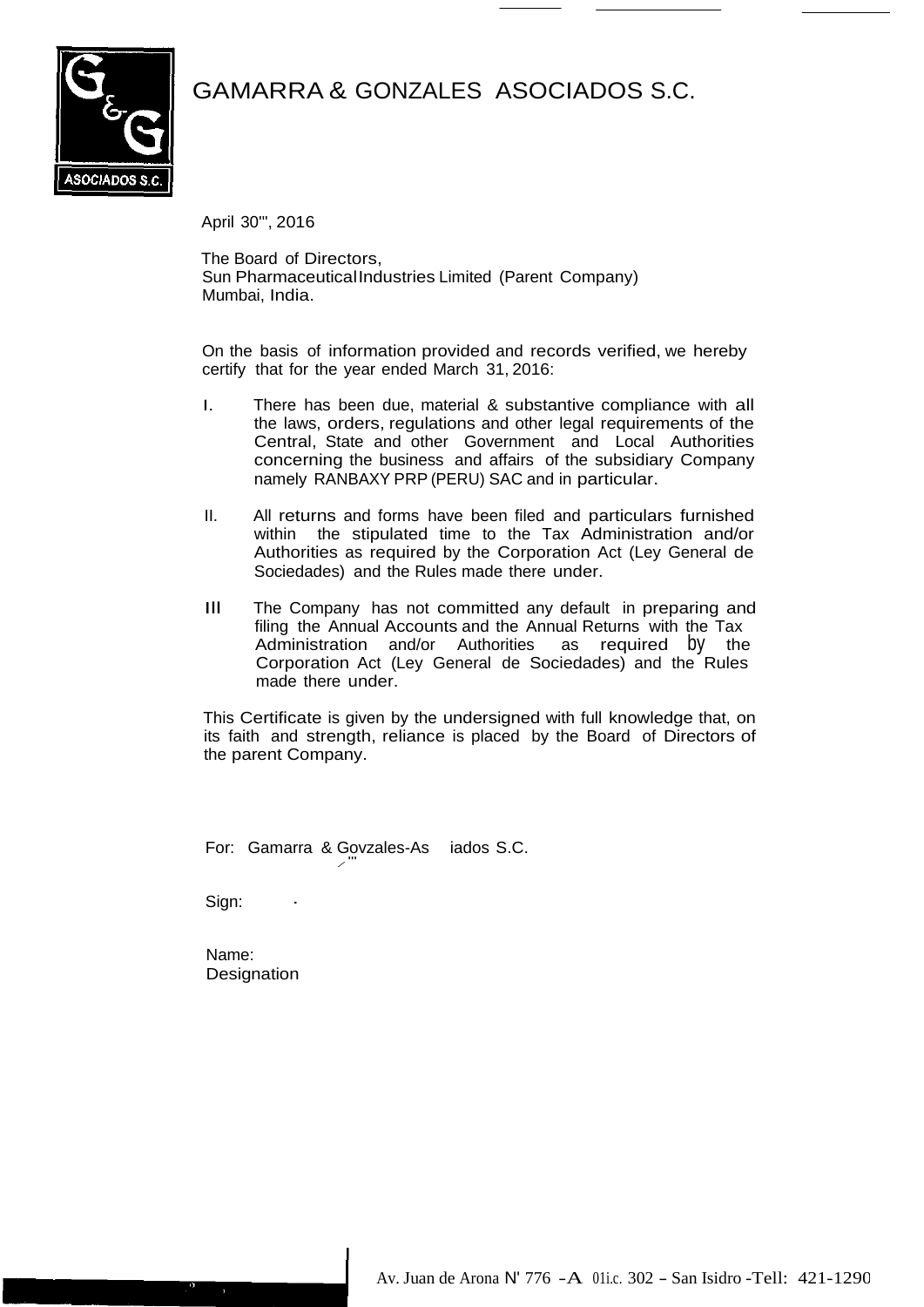# *RANBAXY- PRP (PERU) S.A.C.*

*REPORT ON FINANCIAL STATEMENTS REVIEW AS ON MARCH 31, 2016* - *2015*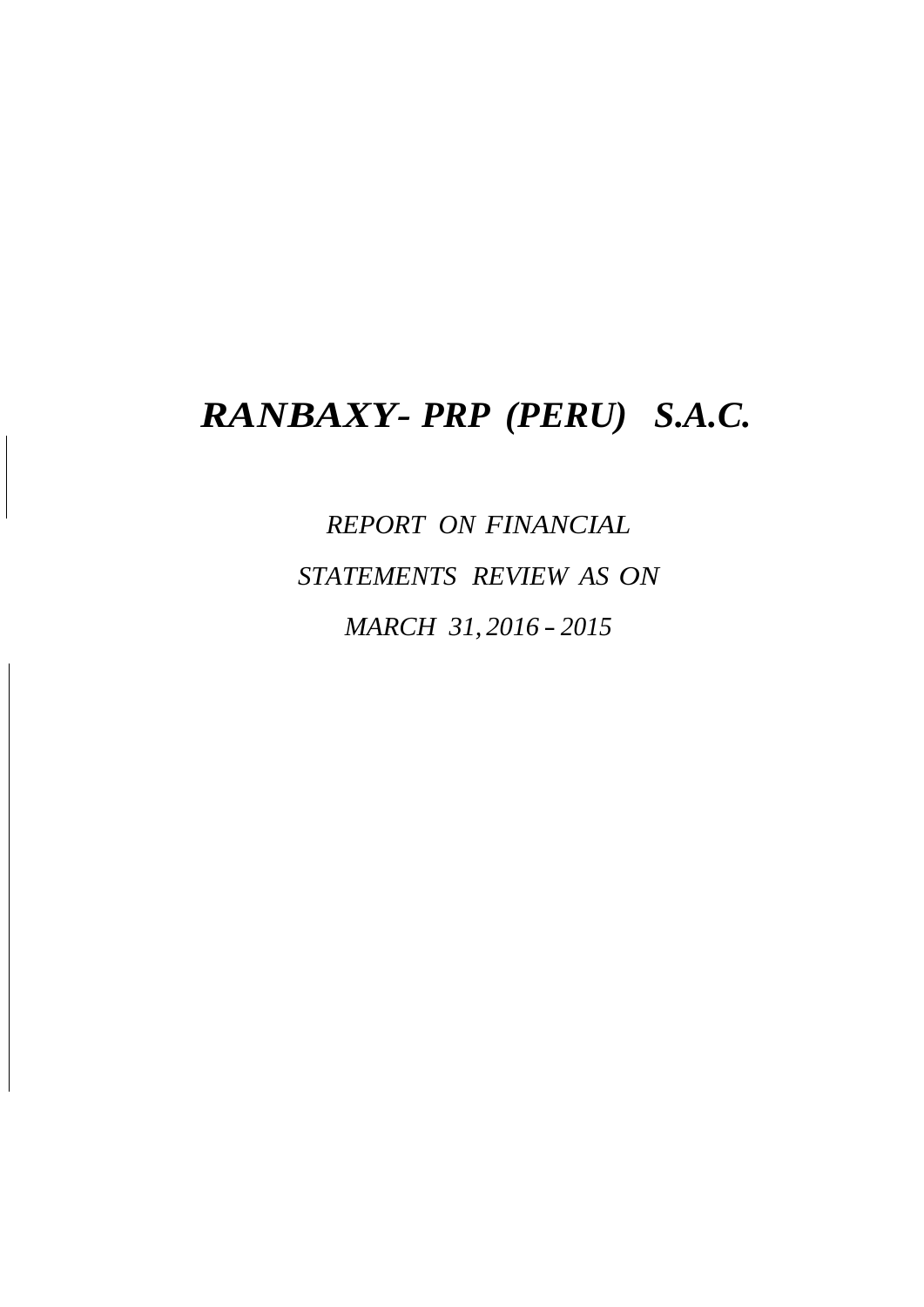### *RANBAXY- PRP (PERU) S.A.C.*

#### *FINANCIAL STATEMENTS AS ON MARCH 31, 2016-2015*

*CONTENT:*

'.

#### *FINANCIAL STATEMENTS*

*Report of independent auditors* 

**Financial statements:** 

*Statement of Financial Position Income Statement Statement of Changes* in *Equity Cash Flow Statement Notes to the Financial Statements*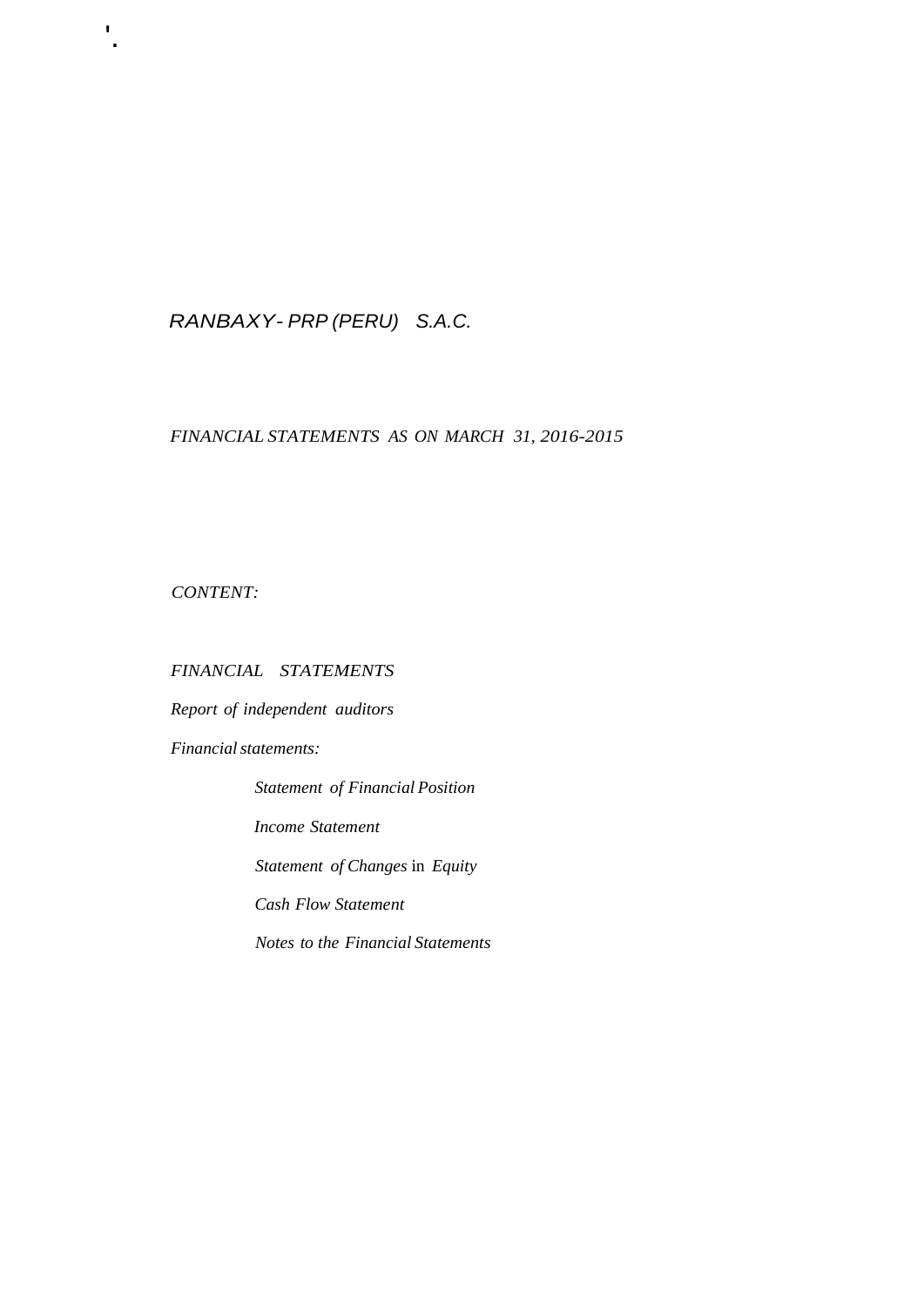# **GAMARRA & GONZALES ASOCIADOS S.C.**



### *OF INDEPENDENT AUDITORS*

*April19,2016 To the Shareholders and Directors Ranbaxy- PRP (PERU) S.A.C.*

*We have audited the attached Balance Sheet of Ranbaxy* - *PRP (PERU) S.A.* C., *as on March 31, 2016 with the related Income Statement, Statement of Changes in Equity and Cash Flows for the year then ended; the arrangement of such Financial Statements are the Company's Management responsibility. Our responsibility* is *to express an opinion on these Financial Statements based on our audit.*

*Our audit was made in accordance with generally accepted Auditing Standards in Peru. Those standards require that we plan and perform our work in order to obtain reasonable guarantee that the Financial Statements are free of material misstatement. An audit includes an assessment based on selective evidence supporting the amounts and disclosures in the Financial Statements. An audit also includes assessing the accounting principles applied, and the significant estimates made by the Management; as well as evaluating an overall presentation of the Financial Statements. We believe that our audit provides a reasonable basis for our opinion.*

*In our opinion, the attached Financial Statements present fairly,in all material respects, the financial position of the company Ranbaxy* - *PRP (PERU) S.A.C. for the year ended March* 31, 2016, *the results of its operations and cash flows for the year then ended in accordance with the generally accepted Accounting Principles.*

*Independent Auditor*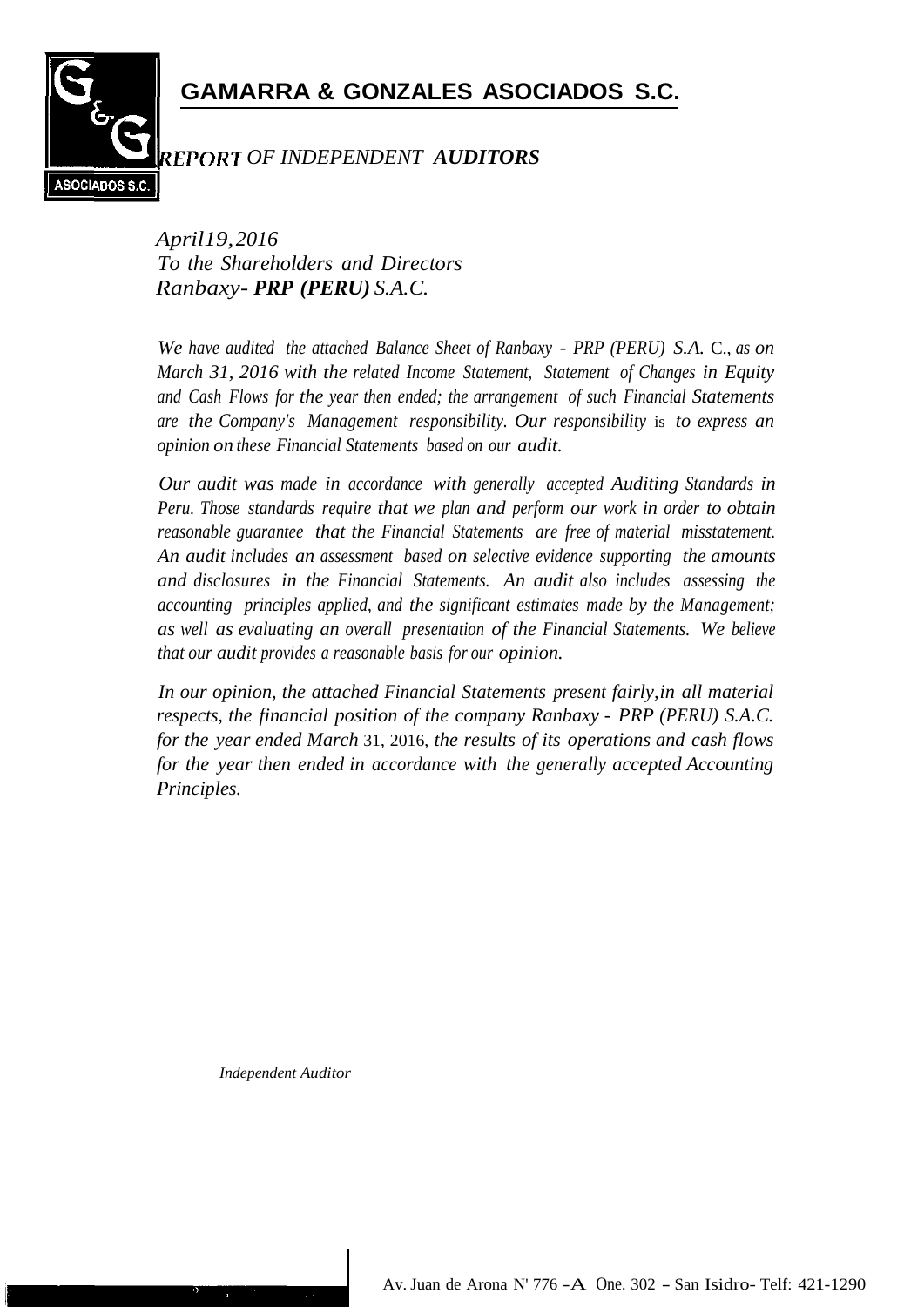# *RANBAXY- PRP (PERU) S.A.C.*

*BALANCE SHEET*

*(Notes: 1 to 4)*

*As on March 31, 2016 and 2015*

|                                             | March      | March      |                                                | March        | March        |
|---------------------------------------------|------------|------------|------------------------------------------------|--------------|--------------|
|                                             | 2016       | 2015       |                                                | 2016         | 2015         |
|                                             | SI.        | $S/$ .     |                                                | SI.          | SI.          |
| ASSETS                                      |            |            | CURRENT LIABILITY, DEFERRED PROFITS AND EQUITY |              |              |
| <b>CURRENT ASSETS</b>                       |            |            | <b>CURRENT LIABILITY</b>                       |              | 15,989       |
| Cash and Bank (note 05)                     | 351,679    | 1.967,557  | Trade Accounts Payable (note 09)               | 16,674       |              |
| Trade Accounts Receivable (note 06)         | 2,412,752  | 225,676    | Accounts Payable to related parties (note 10)  | 4,270,142    | 4,511,112    |
| Other Accounts Receivable (note 07)         | 13,432     | 12.808     | <b>Other Accounts Payable</b>                  | $\theta$     | 44,593       |
|                                             | $\Omega$   | 74.256     | Other Miscellaneous Accounts Payable (note 11) | 2,156,175    | 1,918,275    |
| <b>Stocks</b>                               |            |            | <b>Total Current Liability</b>                 | 6,442,990    | 6,489,969    |
| <b>Total Current Assets</b>                 | 2,777,8631 | 2,280,2971 | <b>TOTAL LIABILITY</b>                         | 6,442,990    | 6,489,9691   |
| Property, plant and equipment               |            |            | EQUITY (note 12)                               |              |              |
| (Net of Accumulated Depreciation) (note 08) | 61,979     | 11,416     | <b>Equity Capital</b>                          | 4,342,017    | 4,342,017    |
|                                             |            |            | <b>Legal Reserves</b>                          | 103,698      | 103,698      |
| <b>Total Non-current Assets</b>             | 61,979     | 11.416     | <b>Retained Earnings</b>                       | $-8,048,862$ | $-8,643,970$ |
|                                             |            |            | <b>TOTAL EQUITY</b>                            | $-3,603,148$ | $-4,198,256$ |
| TOTAL ASSETS                                | 2,839,842  | 2,291,713  | TOTAL LIABILITY, DEFERRED PROFITS AND EQUITY   | 2,839,842    | 2,291,713    |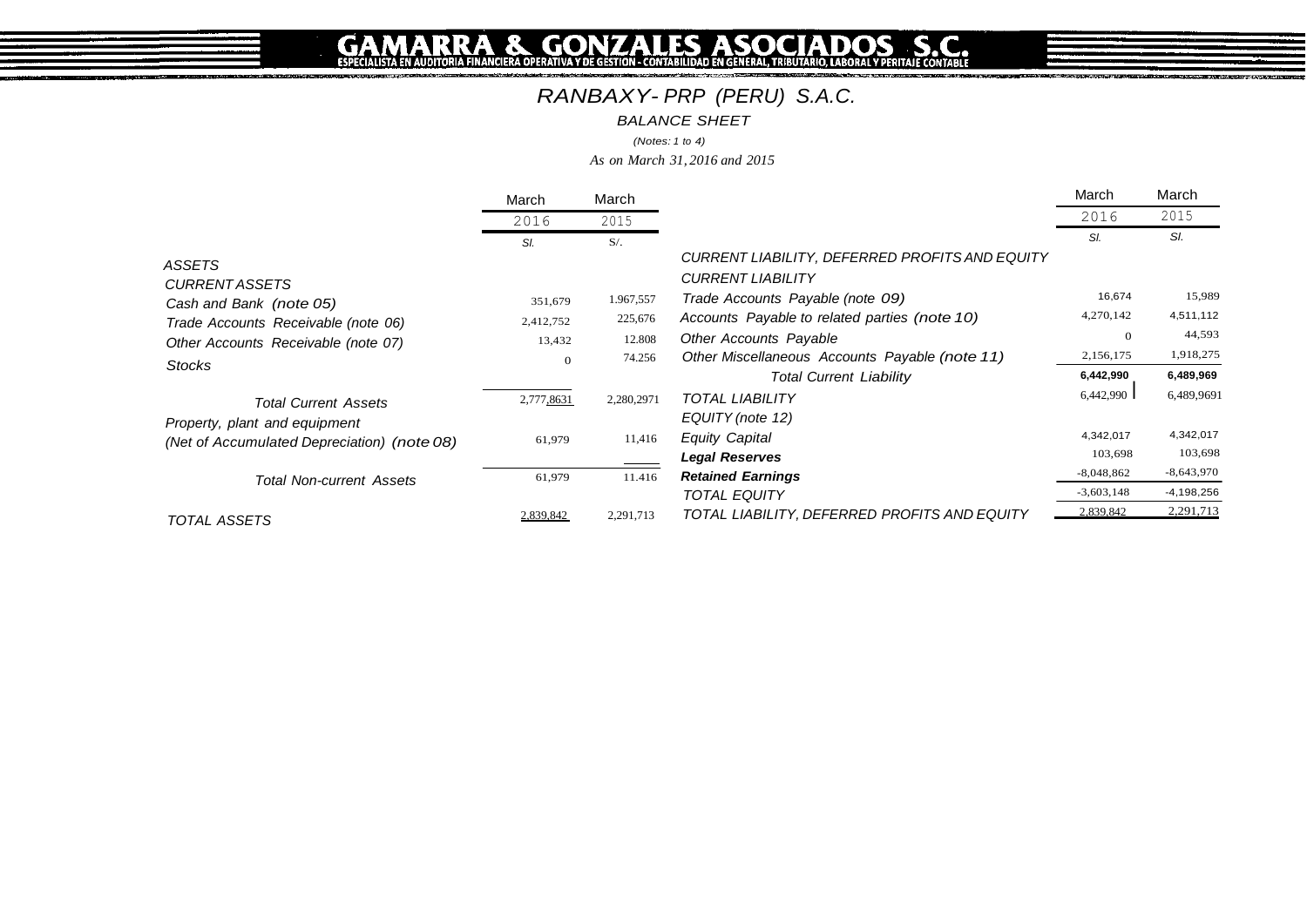### RANBAXY - PRP ( PERU ) S.A.C.

INCOME STATEMENT

NOTES 1AND 2

*As on March 31, 2016 and 2015*

|                                                 | March       | March       |  |
|-------------------------------------------------|-------------|-------------|--|
|                                                 | 2016        | 2015        |  |
|                                                 | SI.         | SI.         |  |
| <b>Net Sales</b>                                |             |             |  |
| To third parties                                | 2,381,174   | 691,326     |  |
| To subsidiaries (or head office) and affiliates |             |             |  |
| Other operations by discount and rebate         |             |             |  |
| To third parties                                |             |             |  |
| To subsidiaries (or head office) and affiliates |             |             |  |
| TOTAL GROSS INCOME                              | 2,381,174   | 691,326     |  |
| Sales Cost                                      |             |             |  |
| To third parties                                | (1,149,361) | (613,010)   |  |
| To subsidiaries (or head office) and affiliates |             |             |  |
| <b>GROSS PROFIT Selling</b>                     | 1,231,813   | 78,316      |  |
| expenses Administrative                         | (63, 615)   | (355, 446)  |  |
| expenses                                        | (191, 398)  | (2,409,797) |  |
| RESULTS FROM OPERATIONS                         | 976,800     | (2,686,927) |  |
| Other income and expenses                       |             |             |  |
| <b>Dividends</b>                                |             |             |  |
| Financial income                                | 247,602     | 424         |  |
| Other income                                    | 57,198      | 47,243      |  |
| Financial expenses                              | (587, 194)  | (393, 539)  |  |
| Other expenses                                  | (99,299)    | (4,340)     |  |
| PROFITS BEFORE PARTICIPATION IN PROFITS         |             |             |  |
| & DEDUCTIONS AND INCOME TAX                     | 595,108     | (3,037,139) |  |
| Employee Participation                          |             |             |  |
| Income Tax                                      |             |             |  |
| PROFITS BEFORE                                  |             |             |  |
| <b>EXTRAORDINARY ITEMS</b>                      | 595,108     | (3,037,139) |  |
| Extraordinary items. net income tax             |             |             |  |
| (applicable of Sf  previous year Sf )           |             |             |  |
| PROFIT (OR LOSS) FOR THE YEAR                   | 595,108     | (3,037,139) |  |

The accompanying notes are part of the Financial Statements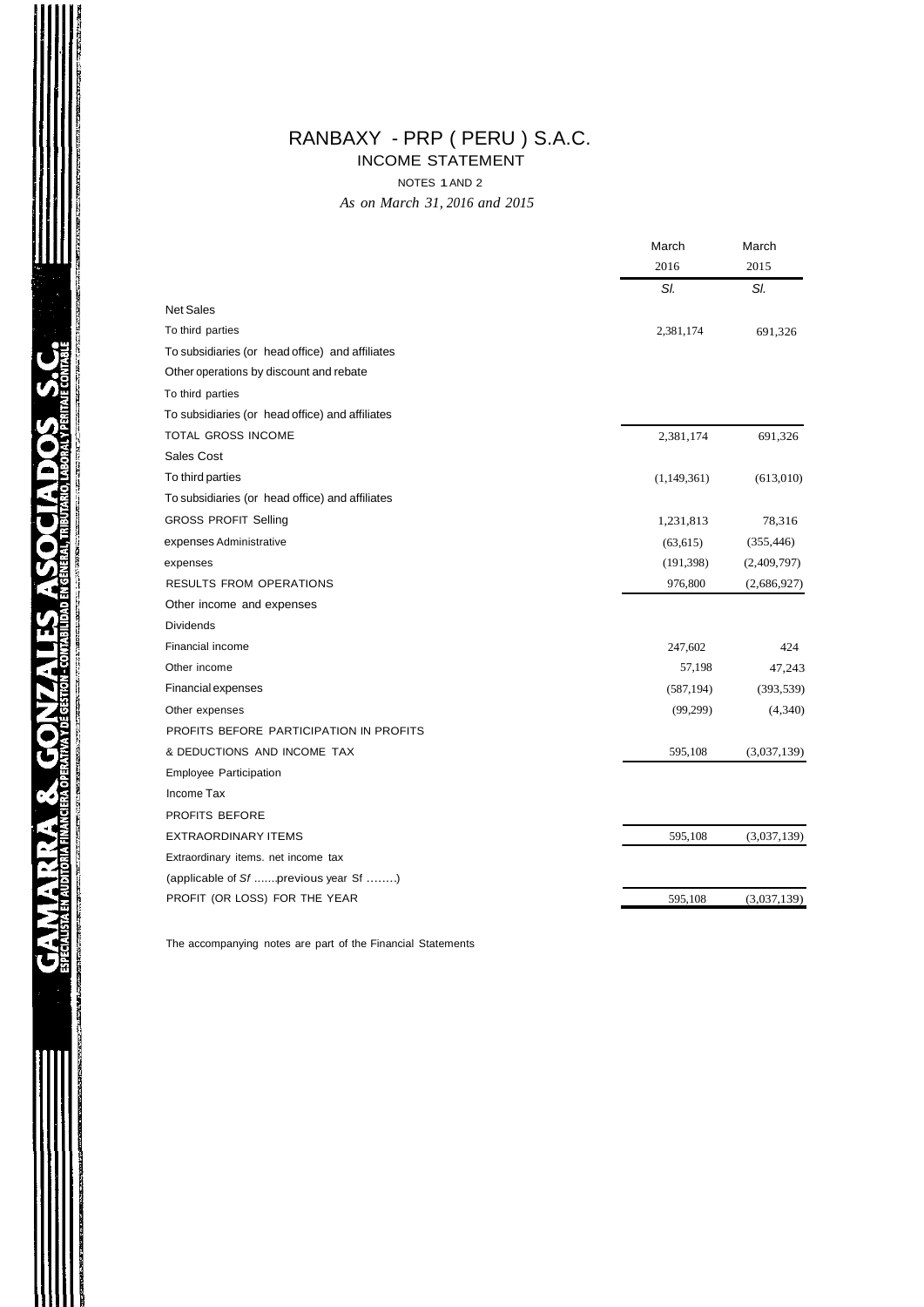GA

# *RANBAXY- PRP (PERU) S.A.C.*

*STATEMENT OF CHANGES IN EQUITY*

*For the years ended on March 31, 2016*

*NOTES 1 and2*

*Expressed in Nuevas Soles*

|                                              | Equity<br>Capital | Additional<br>Capital | Revaluation<br>Surplus |                | Retained<br>Earnings | Legal<br>Reserves | <b>TOTAL</b> |
|----------------------------------------------|-------------------|-----------------------|------------------------|----------------|----------------------|-------------------|--------------|
|                                              | 5/                | $5/$ .                | $5/$ .                 |                | $5/$ .               | $5/$ .            | $5/$ .       |
| Opening balance as on January 1, 2016        | 4,342,017         |                       | $\mathbf{0}$           | $\overline{0}$ | $-8,643,971$         | 103.698           | $-4,198,256$ |
| Prior year adjustments                       | $\theta$          |                       |                        |                | $\Omega$             |                   | $\Omega$     |
| <b>Accumulated Reserves</b>                  | $\Omega$          |                       |                        |                |                      |                   | $\Omega$     |
| Application of transfers to deferred charges | $\theta$          |                       |                        |                | 0                    |                   | $\mathbf{0}$ |
| Capitalization of equity items               | $\theta$          |                       |                        |                | $\Omega$             |                   | $\theta$     |
| Complementing cash contribution              | $\Omega$          |                       |                        |                |                      |                   | $\Omega$     |
| Net Income (Loss) of the previous year       | $\Omega$          |                       |                        |                | $\Omega$             |                   | $\Omega$     |
| Net Income (Loss) of the year                | $\theta$          |                       |                        |                | 595,258              |                   | 595.258      |
| Cancellation of subscribed and unpaid shares | $\Omega$          |                       |                        |                | $\Omega$             |                   |              |
| BALANCE AS ON DECEMBER 31, 2015              | 4,342,017         |                       | $\mathbf{0}$           | $\theta$       | 8,048,713            | 103,698           | $-3,602,998$ |

*The accompanying notes are an integral part of the Financial Statements*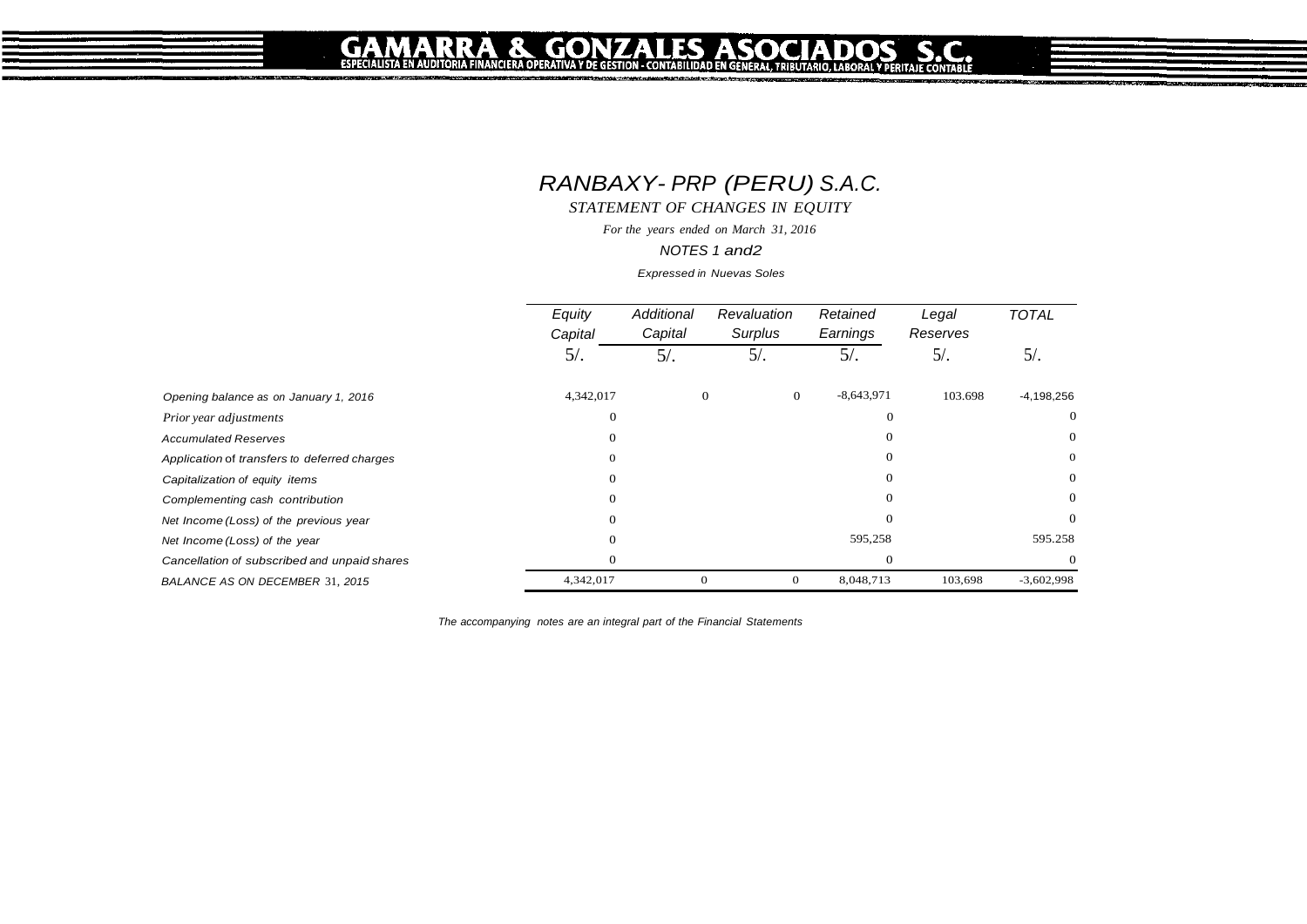i

i I

I

**STARTS WITH** 

i Statement of Cash Flows ( Note 2 ) *Forthe years euded as <sup>011</sup> March 31, 2016 aud 2015*

|                                                     | 2016         | 2015                    |
|-----------------------------------------------------|--------------|-------------------------|
|                                                     | $S/$ .       | $S/$ .                  |
| <b>OPERATING ACTIVITIES</b>                         |              |                         |
| Collection from clients                             |              |                         |
| Other cash receipts related to the activity         | 4,263,110    | 1,345,623               |
| Payments to suppliers                               | $-16,674$    | $-837,477$              |
| i Payments to employees and social benefits         | $-19,302$    | $-483,665$              |
| 'Tax payments                                       | $-774,679$   | $-151,379$              |
| , Interest payments and maintenance                 |              |                         |
| Other payments related to the activity              |              |                         |
| Net cash provided by operating activities           | 3,452,455    | $-126.898$              |
| -INVESTING ACTIVITIES                               |              |                         |
| Sales of furniture and equipment                    |              |                         |
| Purchase of other assets                            |              |                         |
| Purchase of furniture and equipment                 |              |                         |
| Net Cash used in investing activities               |              |                         |
| <b>FINANCING ACTIVITIES</b>                         |              |                         |
| ncreased bank loans                                 | $-5,068,333$ |                         |
| <b>Bank loan amortization</b>                       |              |                         |
| Net cash provided by (used in) financial activities |              |                         |
|                                                     | $-5,068,333$ |                         |
| ''''''                                              | $-1,615,878$ |                         |
| ash balance at the beginning of year                | 1.967.557    | $-126,898$<br>2.094.455 |
| Cash balance at the end of the year                 | 351,679      | 1,967,557               |
|                                                     |              |                         |

The accompanying notes are part of the Financial Statements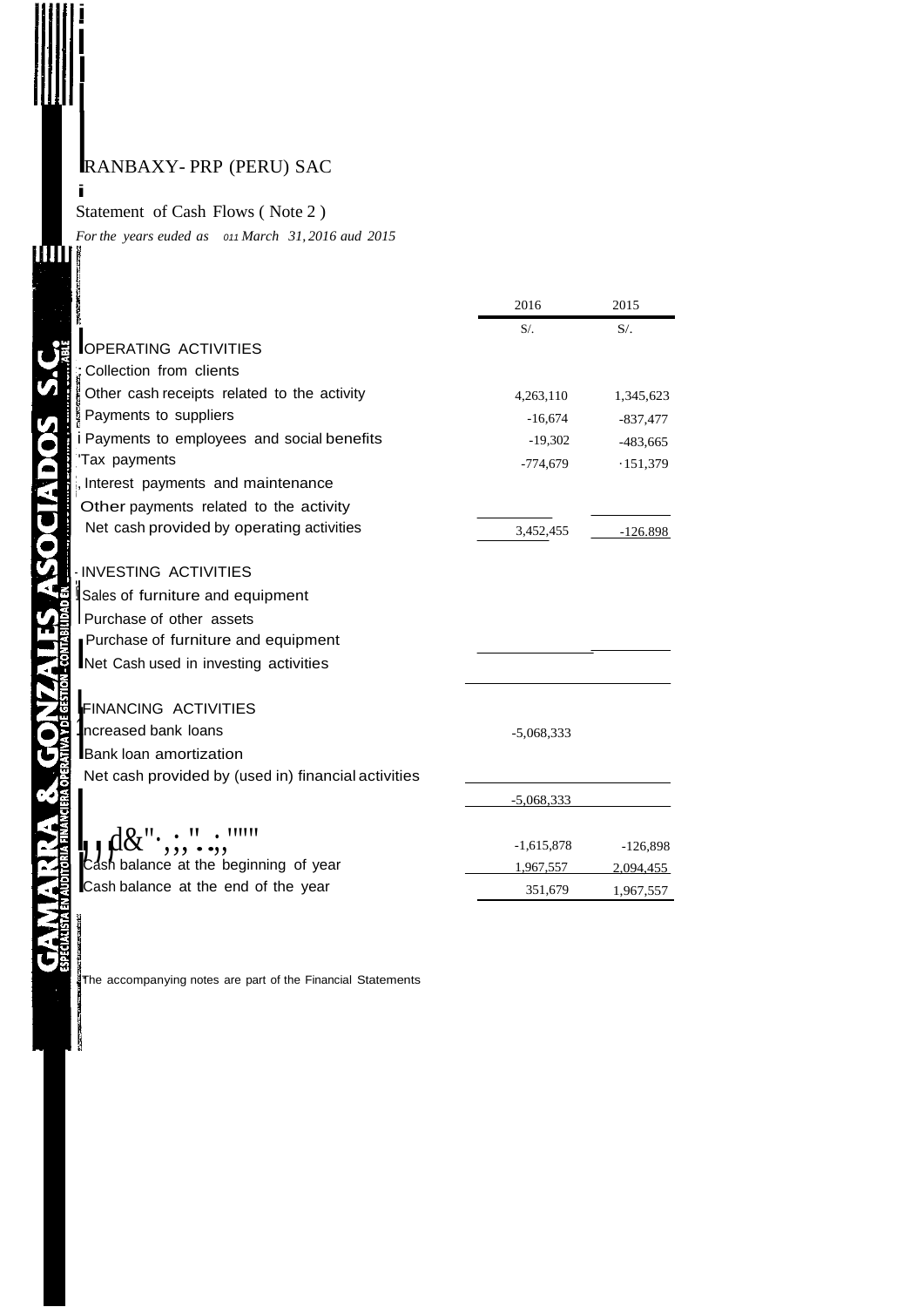# *RANBAXY-* **PRP** *(PERU) S. A.C.*

#### *NOTES TO THE FINANCIAL STATEMENTS*

#### *MARCH* 31,2016- *2015*

#### 03. *OBJECTIVE, ACTIVITIES AND* LEGAL *ASPECT*

*RANBAXY- PRP (PERU)* S.A.C. *was incorporated on Januan;* 5, 2000 in *compliance with the legal formalities and* in *accordance with the General Law of Commercial Companies duly registered on the Register of Legal Entities of Lima, on Januan;* 5, 2000

*on* item *No.* 11145794 *and amendments.*

*The main activity of the company* is *devoted to the commercialization of pharmaceutical* 

#### *products.*

*Within the corporate purpose actsrelated to the activities described* in *the preceding paragraphs that contribute to its goals achievement are included. To comply with the corporate purpose, the company may perform all legal nets and contracts without*

#### *restriction or limitation.*

*The activity of RANBAXY* - *PRP (PERU)* S.A.C., is *governed by the New General Law of Commercial Companies and as provided in the* ARTICLES *and rules of incorporation and amendments.*

#### 04. *ACCOUNTING* PRINCIPLES *AND* POLICIES

*The principles and significant accounting policies applied for registration of operations and arrangement of Financial Statements are as follows:*

*a) Financial Statements are arranged* in *accordance with generally accepted Accounting Principles* in *Peru, which comprise the applicabilihj of international Accounting Standards (lAS) from the date specified and, unless specifically stated* othem>ise, it is *not retroactive. These qualitative characteristics of Financial Statements are the attributes that make the information contained* in *Financial Statements useful* in *terms of understanding, relevance, reliability and comparability. Being the main standards supported by the National Accounting Standards Board from lAS 1 to lAS* 39. *The following* is *a brief summan; of the NICs, they were NOT applied by the company* in 2010, 2011 *and 2012: lAS* 1; *Presentation of Financial Statements for general purposes, lAS* 2; *Inventories, lAS* 7; *Cash Flow Statement, lAS* 12; *Income Taxes, lAS* 16; *Property, plant and equipment, lAS 18; Revenues recognition, lAS* 21; *Effect of changes* in *Exchange Rates, lAS* 33; *Earnings per Share.*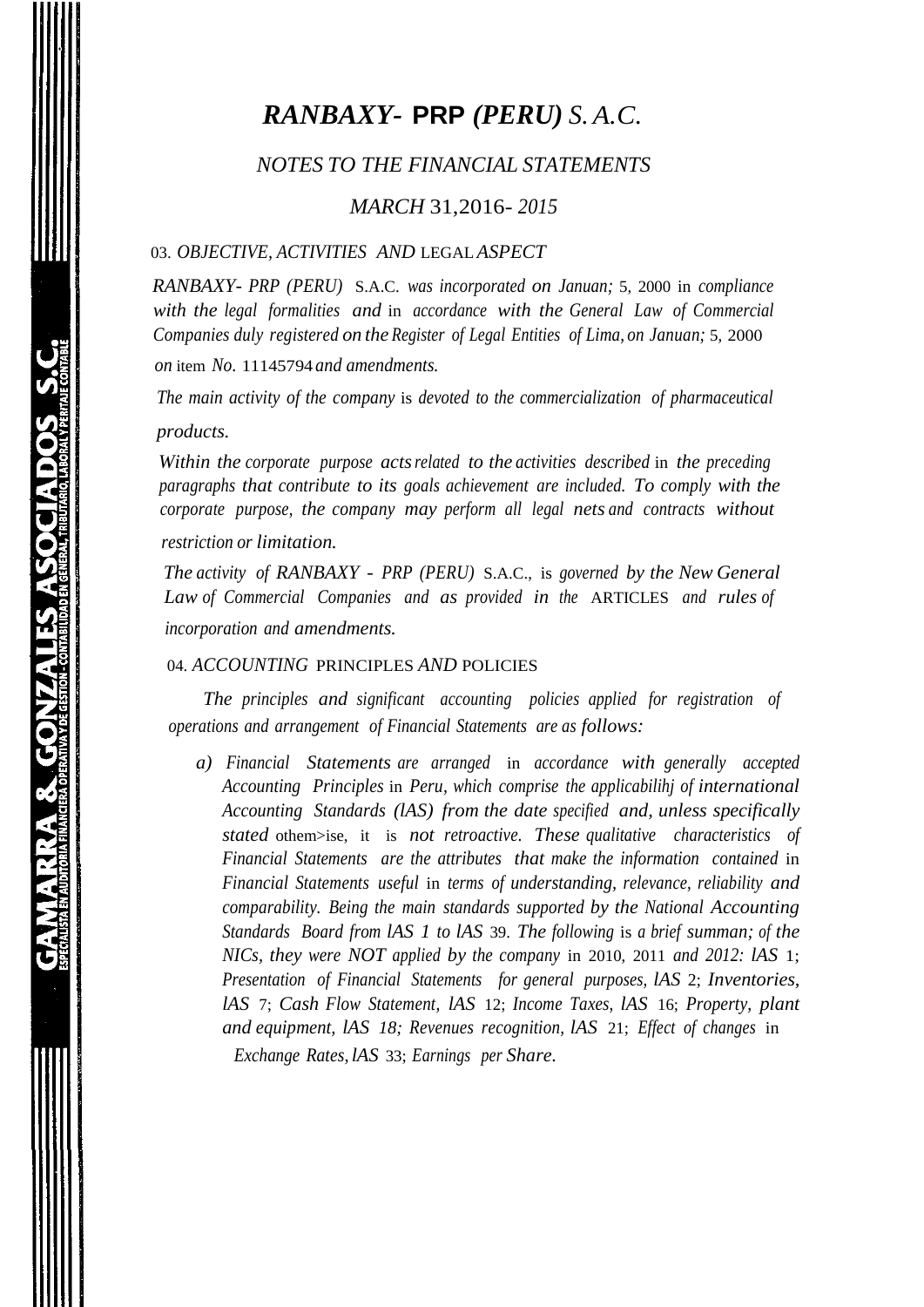*b) The company is expecting IFRS adoption, according to the rules that determine the application of listed companies and those exceeding the 3,000 UIT.*

*a) The Financial Statements have been adjusted to reflect the effect of variations in the Peruvian currency's purchasing power, using for this purpose the methodology established in Resolution No.* 2, *3 and amendments of the National Accounting Standards Board as detailed:*

- *The adjusted balances correspond to the balances of historical values which have been corrected to express these in currency with the same purchasing power as the closing date, by applying the coefficients obtained, national Wholesale Price Indexes (WPI) (Indexes published by the National Institute of Statistics and Informatics INEI, for its acronym in Spanish).*

- *Items of Profit and* Loss, *except for the depreciation of property, plant and equipment (which was determined based on the adjusted amount of these assets) and exchange differences are not adjusted, they have been corrected by applying to the monthly amounts or historical values, the indexes for these months.*

- *Non-monetan1 foreign currency items have not been adjusted as they have been expressed in Nuevas Soles at the exchange rate for the closing date; the value thus determined corresponds to the purchasing power of the currency that date.*

- *Likewise, for a better presentation of Inflation-adjusted Financial Statements, information must be obtained from the trial balance, where the amount of adjustment* is *shown with the codes and extended denomination.*

*b) The depreciation of property plant and equipment was not calculated, but shall apply the straight-line method based on the useful life of such assets, although there* is *not a real physical inventonJ. Disbursements for repairs and maintenance are affected.*

*c) Balances* in *foreign currency are expressed* in *Nuevas Soles at the exchangerates prevailing at the year-end date, exchange profit or loss from transactions* in *foreign currency affect Income for the year in which* it *originates, except when they are directly related to the procurement of fixed assets,* in *which case they are added to the cost of these goods.*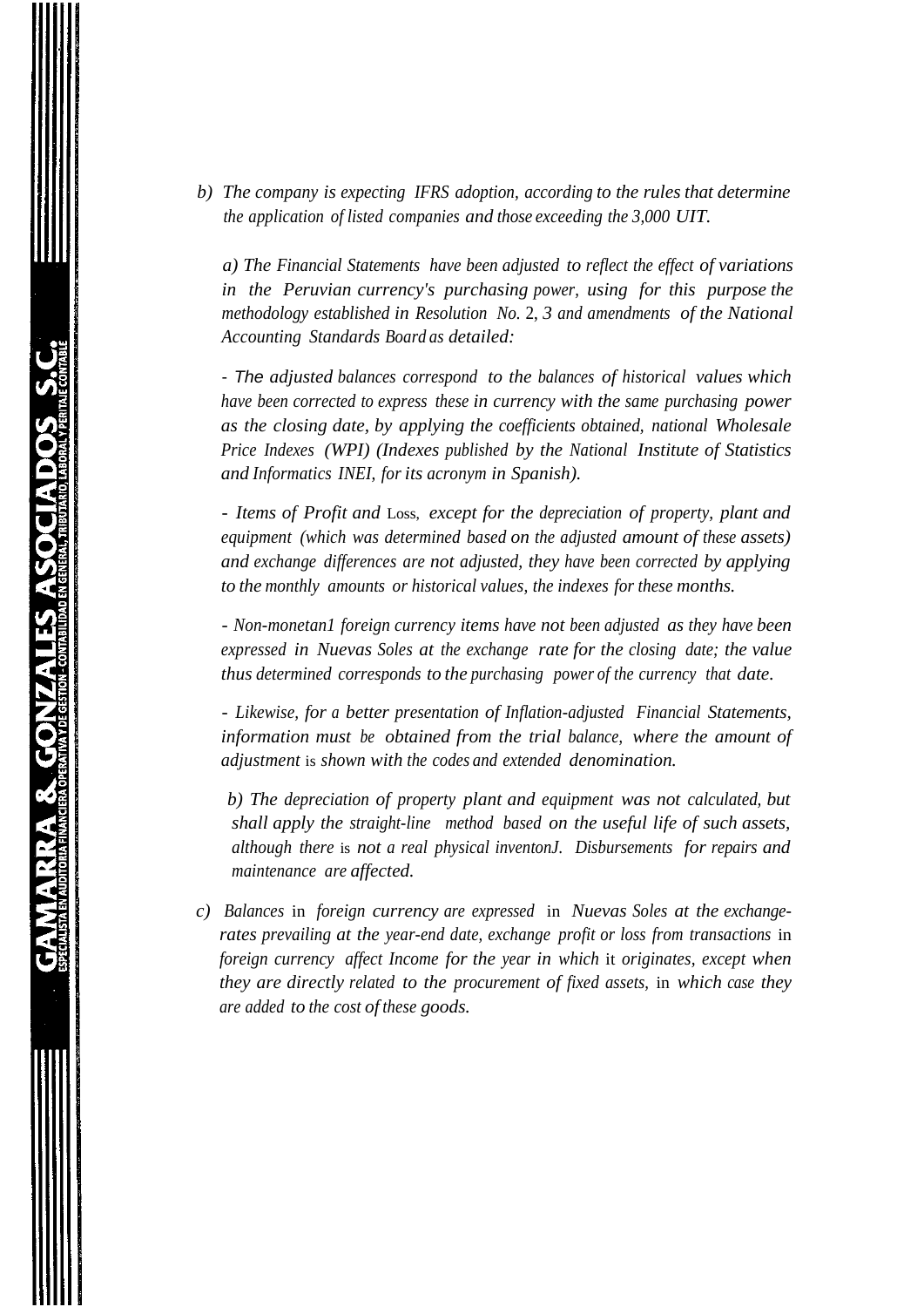*d) In order to arrange the Cash Flow Statement, the Company has not considered applying for now as it is engaged in an investment process, but if applied in the following years, it would be as cash, cash and bank balances.*

#### 05. *CASH AND BANKS.*

*This item consists of:*

|                      |         | <b>FOR THE YEARS ENDED</b><br>31 MARCH 2016<br>In Nuevas Soles |  |  |
|----------------------|---------|----------------------------------------------------------------|--|--|
| <i><b>DETAIL</b></i> | 2016    | 2015                                                           |  |  |
| Cash                 | 1,270   | 500                                                            |  |  |
| Bank                 | 350,409 | 1'967,057                                                      |  |  |
|                      | 351,679 | 1'967.057                                                      |  |  |
|                      |         |                                                                |  |  |

#### 06. *TRADE ACCOUNTS RECEIVABLE*

*This item includes:*

|                                               | <b>FOR THE YEARS ENDED</b><br>31 MARCH 2016<br>In Nuevas Soles |              |  |
|-----------------------------------------------|----------------------------------------------------------------|--------------|--|
| DETAIL                                        | 2016                                                           | 2015         |  |
| <i>Trade Accounts Receivable:</i>             |                                                                |              |  |
| Portfolio issued Invoices (National currency) | 4'223,586                                                      | 2'036,510    |  |
| Minus:                                        |                                                                |              |  |
| Allowance for Doubtful Accounts Receivable    | $-1'810,834$                                                   | $-1'810,834$ |  |
|                                               | 2'412.752                                                      | 225,676      |  |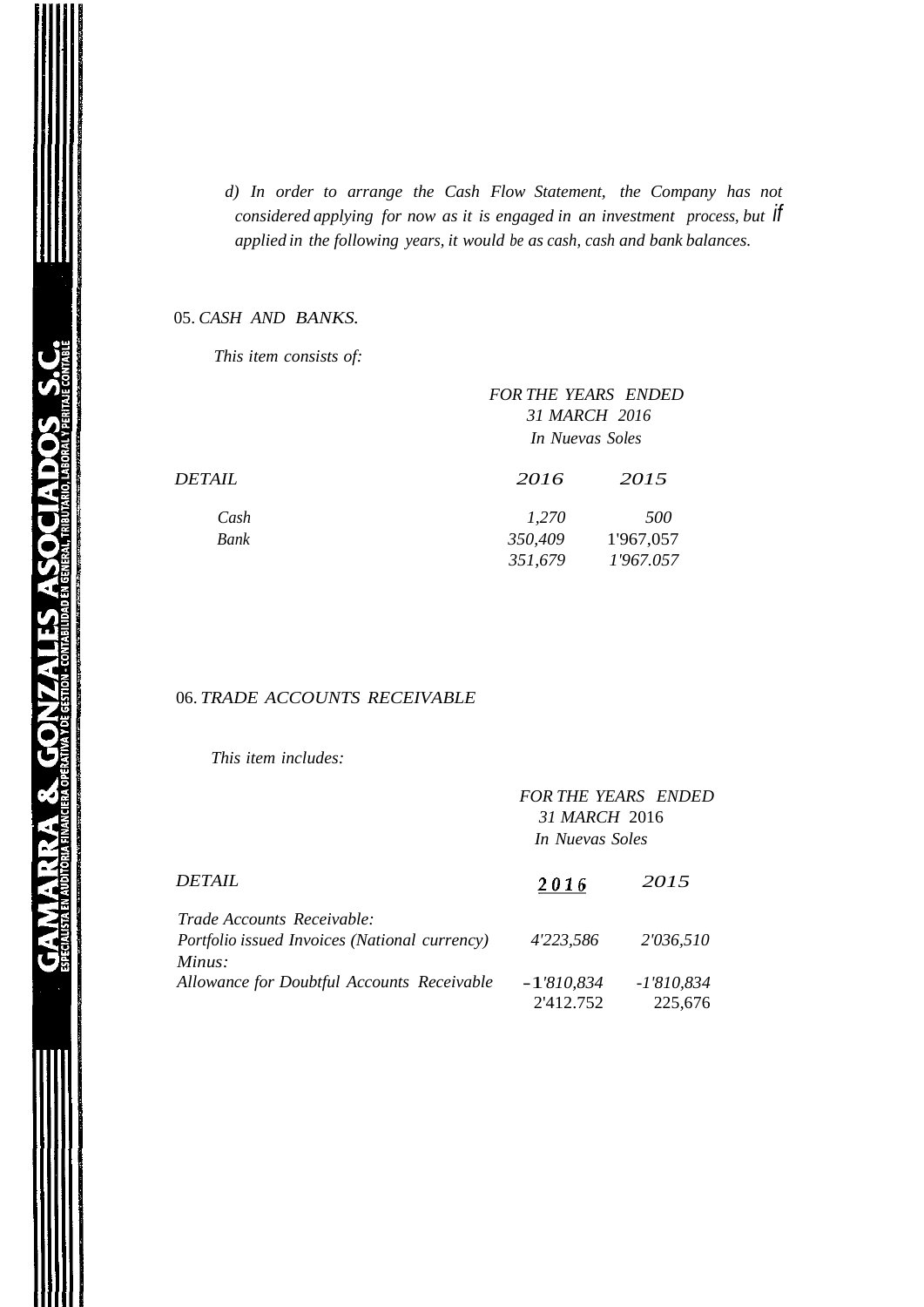#### 07. *OTHER ACCOUNTS RECEIVABLE*

*This item includes:*

|                                                                | <b>FOR THE YEARS ENDED</b><br>31 MARCH 2016<br>In Nuevas Soles |        |
|----------------------------------------------------------------|----------------------------------------------------------------|--------|
| DETAIL                                                         | 2016                                                           | 2015   |
| Other accounts receivable:<br>Advance rental payment guarantee |                                                                |        |
| (Miraflores premises)                                          | 2.747                                                          |        |
| Payment guarantee (Mirajlores premises)                        | 8,274                                                          | 12,808 |
| Exchange-rate difference                                       | 2,411                                                          |        |
|                                                                | 13,432                                                         | 12,808 |

#### *08. PROPERTY,PLANT AND EQUIPMENT*

**GAMARRA & GONZALES ASOCIADOS S.C** 

*An important part of the Financial Statements that consists of*

#### *VALUES ADJUSTED FOR INFLATION*

*31 MARCH 2016 In Nuevas Soles*

|                               |              |                     | 2016         | 2015         |
|-------------------------------|--------------|---------------------|--------------|--------------|
| <b>TYPE OF ASSETS</b>         | <b>COSTS</b> | <b>CUMULATIVE</b>   | <b>NET</b>   | <b>NET</b>   |
|                               |              | <b>DEPRECIATION</b> | <i>VALUE</i> | <b>VALUE</b> |
|                               | 0            |                     |              |              |
| Transport units               | 60.845       | 7,099               | 53,746       | 0            |
| <b>Furniture and Fixtures</b> | 12,175       | 11,866              | 309          | 1,097        |
| Diverse equipment             | 68,589       | 60,665              | 7,924        | 10,319       |
|                               | 141.609      | $-79,630$           | 61,979       | 11,416       |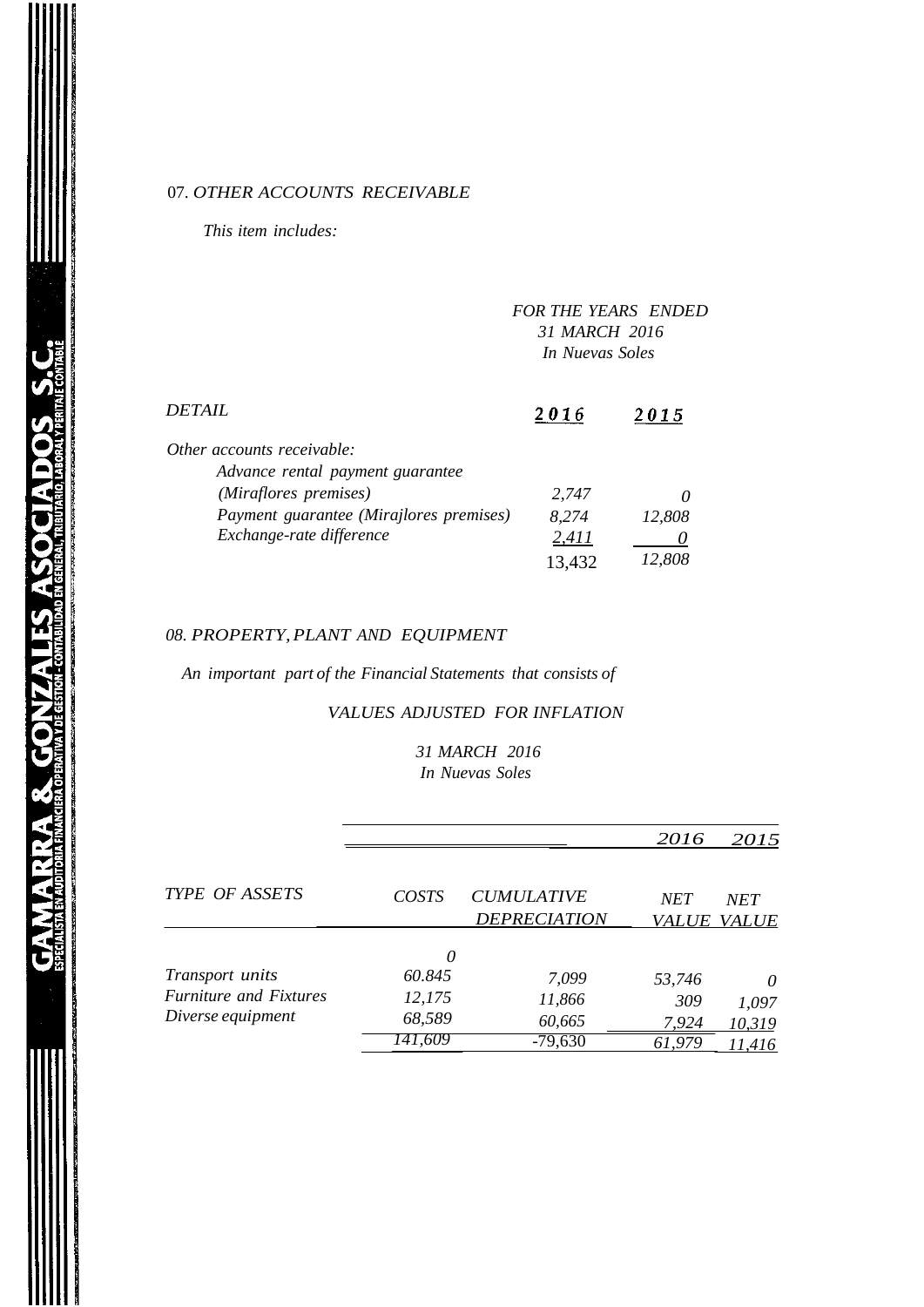#### **9.** *TRADE ACCOUNTS PAYABLE*

*Formed by:*

|                                    | <b>FOR THE YEARS ENDED</b><br>31 MARCH, 2016<br>In Nuevas Soles |                  |  |
|------------------------------------|-----------------------------------------------------------------|------------------|--|
| DETAIL                             | 2016                                                            | 2015             |  |
| Bills payable in national currency | 16,674<br>16,674                                                | 15,989<br>15,989 |  |

#### *10. ACCOUNTS PAYABLE RELATED*

*Formed by:*

*FOR THE YEARS ENDED* 31*MARCH,* 2016 *In Nuevas Soles*

| DETAIL                         | 2016      | 2015      |
|--------------------------------|-----------|-----------|
| <i>Foreign entities:</i>       |           |           |
| Ranbaxy Laboratoryes Ltd. 2013 | 448,681   | $\theta$  |
| Ranbaxy Laboratoryes Ltd. 2014 | 2'351,745 | 0         |
| Ranbaxy Laboratoryes Ltd. 2015 | 711,829   | 4'511,112 |
| Ranbaxy Laboratoryes Ltd. 2016 | 757,887   |           |
|                                | 4'270.142 | 4'511.112 |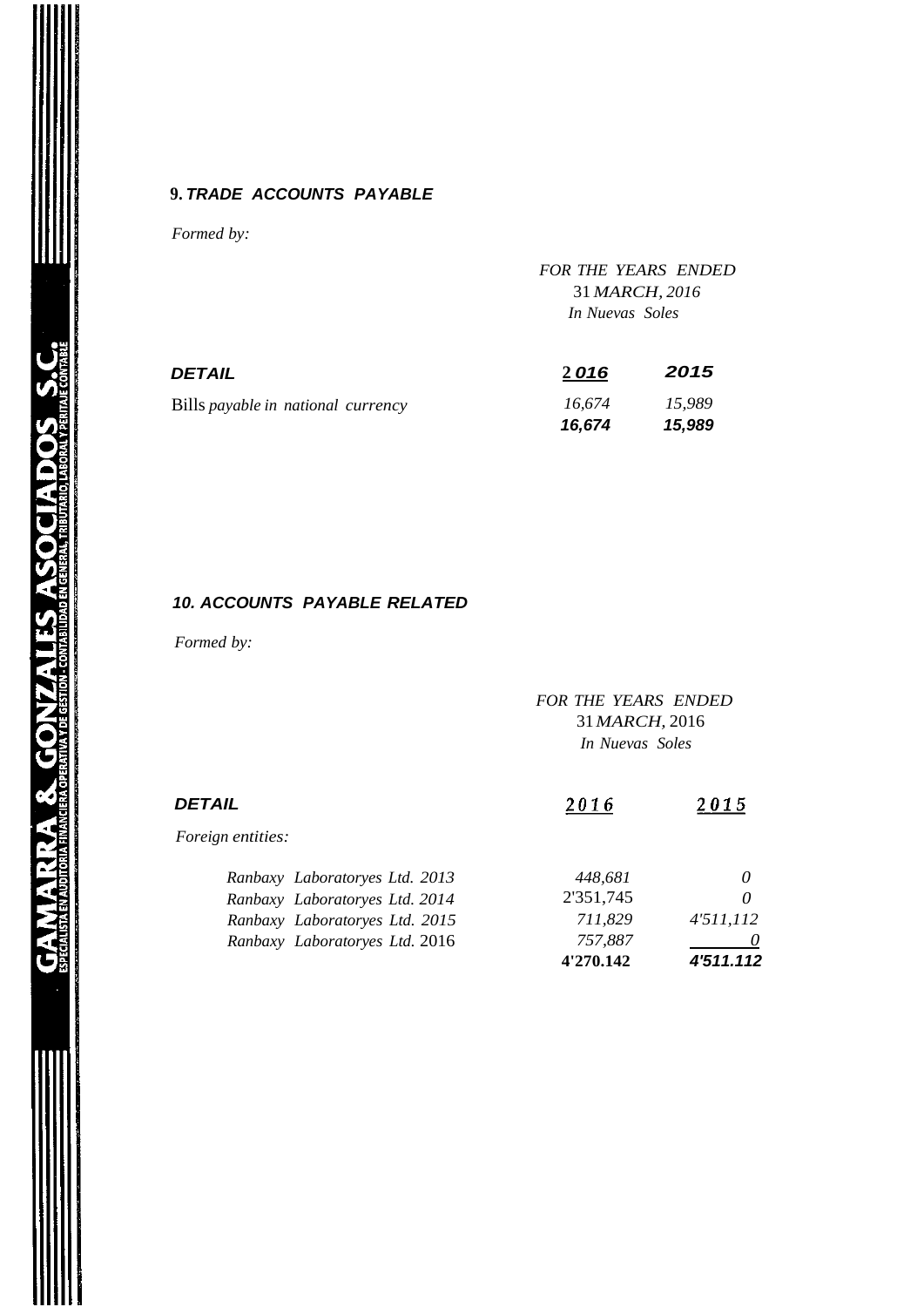#### *11. OTHER ACCOUNTS PAYABLE DIVERSE*

*This item consists of*

|                                                  |              | <b>FOR THE YEARS ENDED</b><br>31 MARCH, 2016<br><b>In Nuevas Soles</b> |  |
|--------------------------------------------------|--------------|------------------------------------------------------------------------|--|
| <b>DETAIL</b>                                    | 2016         | 2015                                                                   |  |
| <b>RNBVloans:</b>                                |              |                                                                        |  |
| General Sales Tax payments                       | $-181,512$   | $\theta$                                                               |  |
| Customs duties payments                          | 4,311        | 0                                                                      |  |
| Payments to Public Institutions                  | $-309$       | 1,011                                                                  |  |
| Payments to Pension Fund Administrators          | $-593$       | 1,908                                                                  |  |
| <b>Bonus</b>                                     | $-2,446$     | 6,494                                                                  |  |
| Vacation pay                                     | $-12,069$    | 26,307                                                                 |  |
| <b>Employee Social Welfare Payments</b>          | $-2,228$     | 6,314                                                                  |  |
| Payments to Shareholders, Directors and Managers | $-1,849,650$ | 1'702,800                                                              |  |
| Miscellaneous Accounts Payable payments          | $-111,679$   | 173,441                                                                |  |
|                                                  | 2'156,175    | 1'918.275                                                              |  |

# *12. EQUITY*

*Formed by:*

|                          | <b>FOR THE YEARS ENDED</b><br>31 MARCH, 2016<br>In Nuevas Soles |              |  |
|--------------------------|-----------------------------------------------------------------|--------------|--|
| DETAIL                   | 2016                                                            | 2015         |  |
| Equity Capital           | 4'342,017                                                       | 4'342,017    |  |
| Legal Reserves           | 103,698                                                         | 103,698      |  |
| <b>Retained Earnings</b> | $-8'643,971$                                                    | $-8'643,970$ |  |
| Net Income               | 595,108                                                         | O            |  |
|                          | $-3'603.148$                                                    | $-4'198.255$ |  |